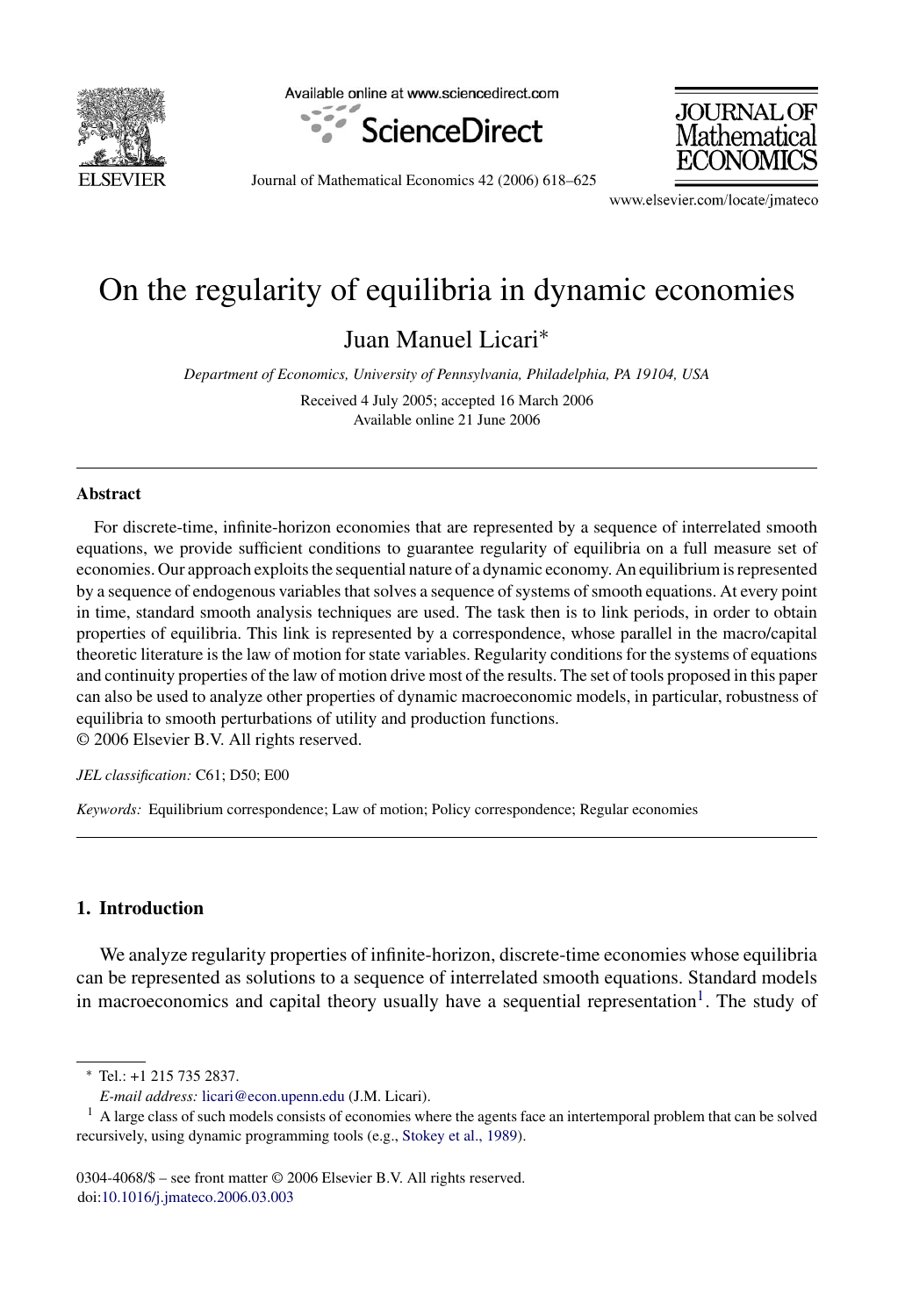regularity (or more generally, determinacy) in dynamic economies has a long tradition in the economic literature. Its importance relies on the fact that qualitative analysis of equilibria usually depend on smooth techniques. [Araujo and Scheinkman \(1977\)](#page--1-0) connected the smoothness of the solutions to single intertemporal optimization problems with the turnpike property. [Santos \(1991\)](#page--1-0) studied regularity of the policy function for economies where dynamic programming tools can be applied. Both analyses are limited to economies where equilibria are represented as solutions to a single agent's optimization problem. Similarly, determinacy properties for infinite-dimensional models in equilibrium theory rely on the use of the so-called Negishi equations (see for example, [Balasko, 1997; Shannon, 1999\).](#page--1-0) For these approaches to be valid, the standard linear version of social welfare optimization has to hold at equilibrium. The main advantage of our results is that they can be applied to models with a sequential representation, but violation of the welfare theorems.

In our model, equilibria are defined by sequences of endogenous variables that solve a sequence of systems of smooth equations. An economy is represented by a vector of initial conditions and time-invariant parameters. We say that an economy is regular if the associated equilibria (if any) satisfy a regularity (rank) condition at every period. The parallel of this definition in macro/capital theory is the smoothness of the policy function. We provide sufficient conditions to guarantee regularity of equilibria on a full measure set of economies. To get this result, we follow two steps. First, we make use of standard smooth analysis techniques (following the Balasko program, due to [Balasko \(1988\)\)](#page--1-0) at every point in time. Second, we link subsequent periods with a correspondence, which plays the role of the law of motion for state variables in macro/capital theory. Regularity conditions for the systems of equations at every period and continuity properties of the law of motion give us regularity of equilibria. We also find that, for a given economy, at any point in time, the endogenous variable associated with that period can only take a finite number of values. In terms of the law of motion correspondence, it will consist of a finite collection of implicit smooth functions. In other words, the model evolves smoothly from period to period, with a finite number of possible branches.

An important contribution of the paper is that it provides new tools for analyzing dynamic models which can be used to explore properties beyond regularity. The techniques introduced here will be used for studying robustness of equilibria for macroeconomic models in a subsequent paper. The fact that we have regular equilibria allows us to analyze smooth perturbations of all the fundamentals of the economy. We are then able to check whether those results found for particular choices of utility and production functions hold if we (smoothly) perturb preferences and technology.

The rest of the paper is organized as follows. Section 2 deals with preliminaries and notation. We define equilibria, the law of motion, and the policy correspondence. In Section [3](#page--1-0) we present the results. The use of smooth analysis techniques at every period is presented in Section [3.1. T](#page--1-0)he main results are collected in Section [3.2, u](#page--1-0)nder [Theorem 3.1. T](#page--1-0)wo extensions are also considered: finiteness of the set of regular equilibria and openness of the full measure set of regular economies. [Appendix A](#page--1-0) contains those definitions and theorems required for the paper to be self-contained.

#### **2. Preliminaries and notation**

Time is discrete and denoted by  $t \in \mathbb{N}_0 \equiv \mathbb{N} \cup \{0\}$ . For any  $t \in \mathbb{N}_0$ , consider the open sets  $Y_t \subseteq \mathbb{R}^{s_t}$ ,  $X_t \subseteq \mathbb{R}^{n_t}$ , and  $\Lambda \subseteq \mathbb{R}^m$ , with typical elements  $y_t$ ,  $x_t$ , and  $\lambda$ , respectively. Define the sets  $\mathcal{Z}_t \equiv (Y_t \times X_{t+1})$  and  $\Theta_t \equiv (X_t \times \Lambda)$ , with typical elements  $\xi_t$  and  $\theta_t$ , and the  $C^1$  mapping  $\Phi_t: (\mathcal{Z}_t \times \Theta_t) \to \mathbb{R}^{(s_t + n_{t+1})}$  s.t.  $(\xi_t, \theta_t) \mapsto \Phi_t(\xi_t, \theta_t)$ .